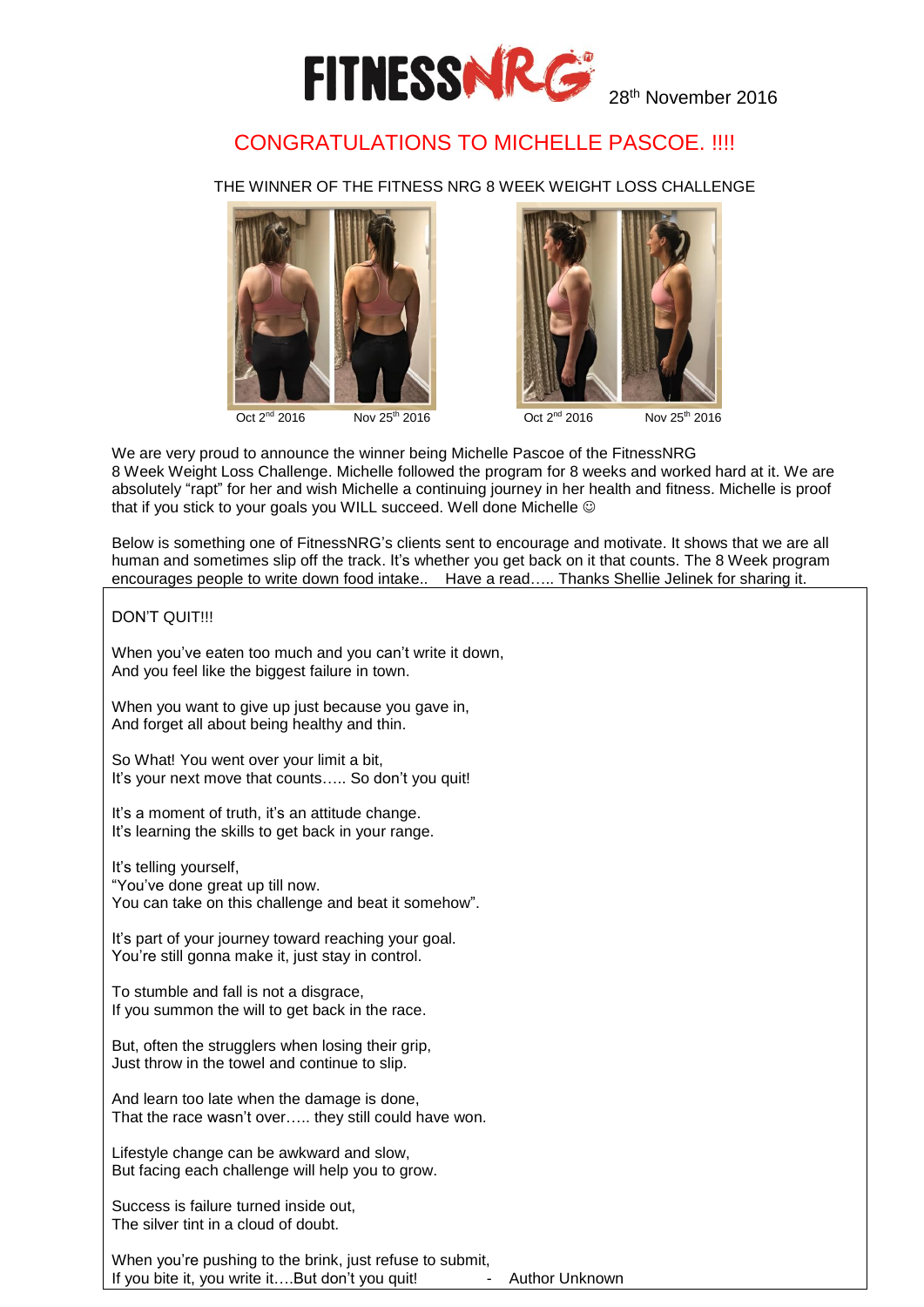## **DATES TO REMEMBER**

**MONDAY 12TH DEC** LAST BOOTCAMP SESSION FOR 2016

**THURSDAY 16TH DEC** LAST DAY FOR TERM CLASSES

**PERSONAL TRAINING SESSIONS WILL CONTINUE THROUGHOUT XMAS BREAK AS REQUIRED.** 

**WED 4TH JAN – MON 30TH JAN \*SUMMER BOOTCAMP\*** 

4 WEEK BOOTCAMP **\*SPECIAL \$100\*** MON AND WED 7PM. NO SATURDAYS ARE SCHEDULED SO YOU CAN HAVE YOUR WEEKENDS FREE.

**MONDAY 6TH FEB 2017** TERM 1 2017 GROUP CLASSES BEGIN

# \*SUMMER BOOTCAMP SPECIAL\*

**WHEN** WED  $4^{TH}$  JAN – MON  $30^{TH}$  JAN

**SESSIONS** MON 7PM WED 7PM

**COST** \$100



## **WATER AND WHEN TO DRINK IT**

WHEN is an easy one. Your body will tell you when you need to drink, which is when you are thirsty. You need to be able to recognise the first indication of thirst as a warning that dehydration is imminent, and then act accordingly. Many people have taught themselves to ignore this feeling and may have desensitized themselves to the initial signs of thirst.

As a general rule, you should aim to drink a glass of water :

- 1. When you get up, before you eat or drink anything else.
- 2. 10 to 15 min before each meal
- 3. Any other time when thirst strikes

Water may have a detrimental effect if consumed while you are eating or directly after eating. Because water leaves the stomach so quickly, it is fine to drink it before eating. Drinking water with or straight after a meal dilutes the gastric juices and carries them right out of the stomach. Drinking while eating may cause you to swallow only partially masticated food. Both of these situations will disrupt the digestive process and quite possibly lead to digestive complaints.

Ideally, drinking should not happen during eating or within two hours of the completion of a meal. I understand, however, that practically this may be difficult to avoid consistently.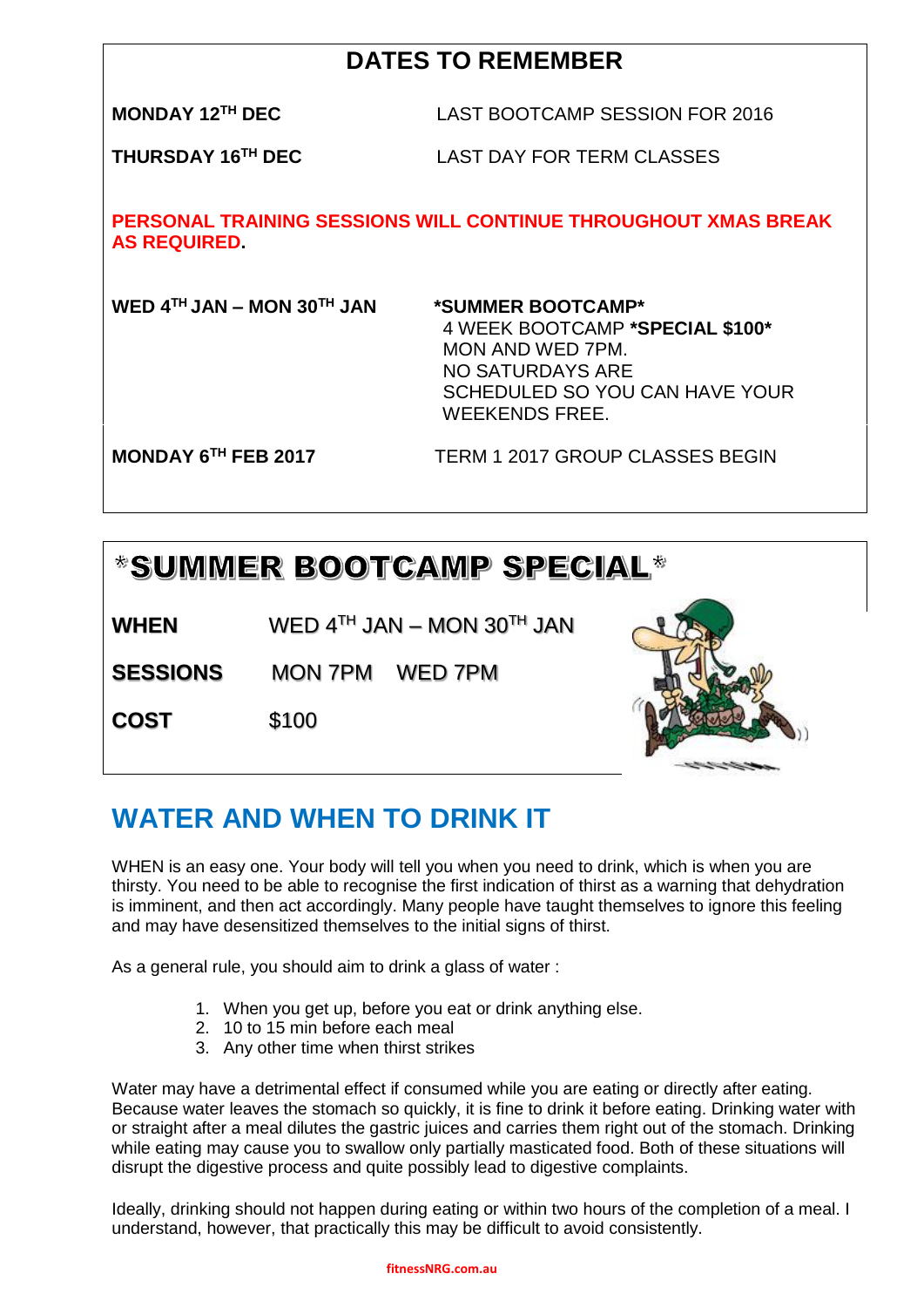## **FITNESS NRG XMAS RAFFLE**

**THANKYOU TO EVERYONE WHO BOUGHT TICKETS AND DONATED RAFFLE PRIZES.**

**WE RAISED \$711.00 FOR THE SALVATION ARMY. YOU HAVE ALL BEEN A PART TO HELP THOSE IN NEED OVER CHRISTMAS.**

# NO  $L''(0)$ COO

#### THANKYOU TO THE FOLLOWING PEOPLE FOR YOUR DONATIONS

| <b>ALLANNA DOVE</b>               | 4 X "MY BOUQUET LADY" HAMPERS                       |
|-----------------------------------|-----------------------------------------------------|
| <b>WOZ DOVE</b>                   | <b>WOODEN ROCKING HORSE</b>                         |
| <b>DAVID AND ALANA BILSTON</b>    | 2 X "PURE LIFE PHYSIOTHERAPY" VOUCHERS              |
| <b>MARC WEINER</b>                | <b>COLGATE GIFT PACK</b>                            |
| <b>TREVOR PROWSE</b>              | "SWAMP DONKEY' CD/TSHIRT PACK                       |
| <b>JO MC GILL</b>                 | \$200 CHINA TEA SET/ CANDLE HAMPER                  |
| <b>JACK MILLIGAN</b>              | "TEMPUS" CD/ TSHIRT/ STUBBY HOLDER PACK             |
| <b>FITNESSNRG</b>                 | 2 X \$50 TRAINING VOUCHERS                          |
| <b>CRAIG AND CHERYLE MILLIGAN</b> | <b>WEEKEND BREAK AT "MUD BRICK"</b>                 |
|                                   | MAINTONGOON (LAKE EILDON NATIONAL PARK)             |
| <b>CRAIG AND CHERYLE MILLIGAN</b> | \$200 COSMETIC AND SKIN CARE HAMPER                 |
| <b>JASON AND AMANDA BEAMSLEY</b>  | ROOF AND GUTTER CLEAN "LEAKLESS ROOFING"            |
| <b>ROLAND AND JO MUNZEL</b>       | <b>GEORGE FOREMAN COOKER</b>                        |
| <b>DEBBIE LAURENCE</b>            | <b>HANDMADE SOAP GIFT PACK</b>                      |
| ZAC AND JENNY CONNELLY            | 5 X CONTROLLERS T SHIRT AND CD PACK                 |
| <b>DARYL ANDREOLA</b>             | <b>6 BOTTLES OF WINE</b>                            |
| ANGE AND ARNA. IAN FIRTH          | <b>WINE AND WEIGHT SCALES</b>                       |
| <b>MICHELLE WEINER</b>            | <b>FUNKY CHAIR</b>                                  |
| <b>JENNY CONNELLY</b>             | \$250 THALGA COSMETICS AND GIRLS BABY CLOTHES       |
| <b>IAN AND CHRIS BRUCE</b>        | 4 HRS LABOUR, GARDENING OR BABY SITTING             |
| <b>CRAIG AND CHERYLE MILLIGAN</b> | QUEEN SIZE DOONA SET AND CUSHION AND MYSTERY GIFTS  |
| <b>MICK AND LINDSEY BUICK</b>     | <b>GOLD CLASS TICKETS WINE AND CHOCOLATE HAMPER</b> |
| <b>LAURA EISELE</b>               | POTTING MIX GARDEN GLOVES AND FERTILIZER            |
| <b>MICHELLE PASCOE</b>            | ADIDAS EXERCISE SAND BAG AND WRIST GRIPS            |
| <b>MULLAN FAMILY</b>              | TOWEL SET, ROSE CANDLE SET, CANDLE GIFT PACK        |
| <b>PROWSE FAMILY</b>              | NATIO BODY BALM, GUITAR MUG, FRAGRANT REEDS         |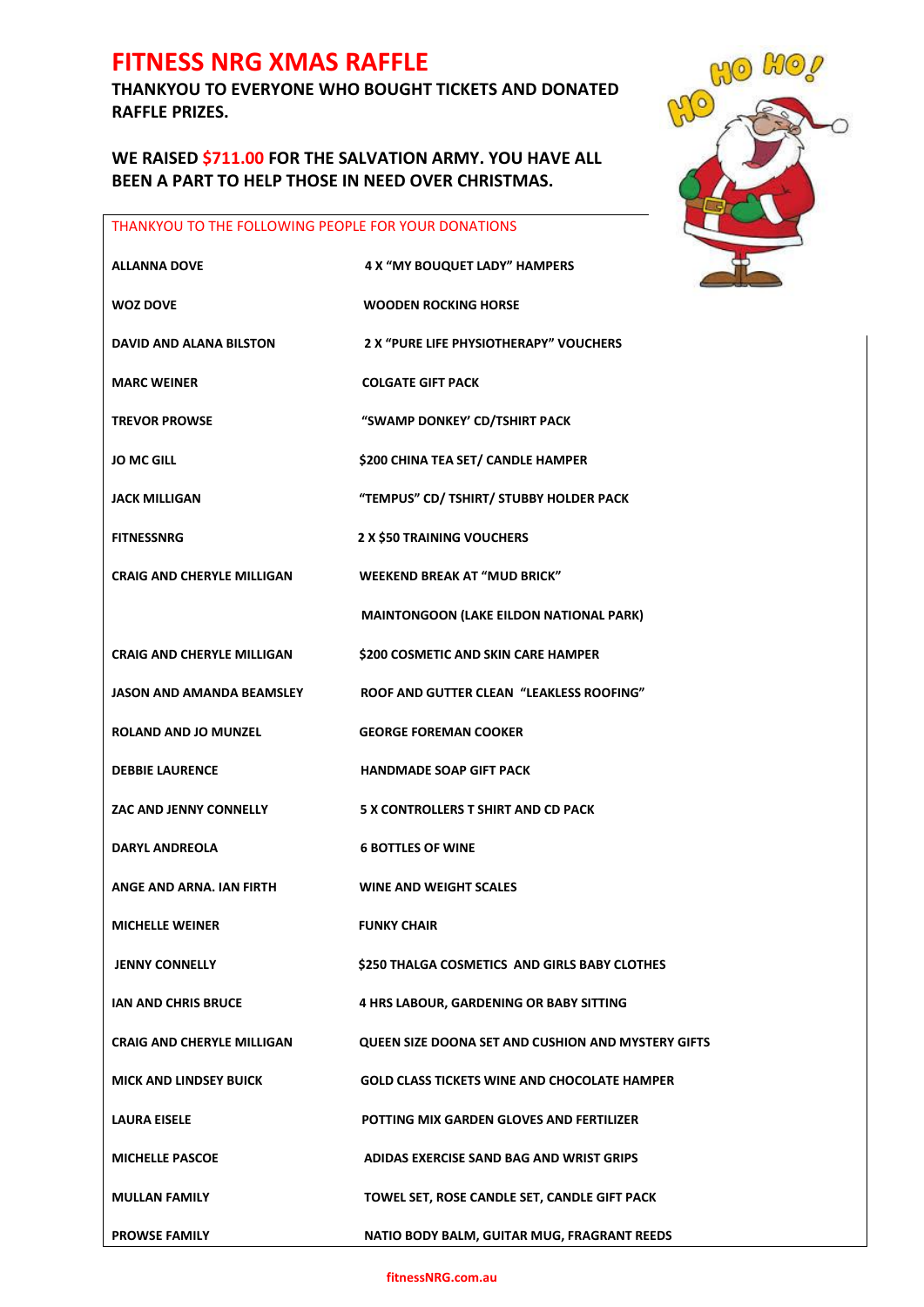## **2017 PT GROUP CLASSES START MON 6TH FEB- FRI 31ST MARCH**

## COST \$120 EACH FOR THE 8 WEEK TERM KIDZ FITNESS COST \$80 FOR THE 8 WEEK TERM

| <b>MON</b>      | <b>TUES</b>                     | <b>WED</b>                    | <b>THURS</b>    | <b>FRI</b> | <b>SAT</b> |
|-----------------|---------------------------------|-------------------------------|-----------------|------------|------------|
| 9.30AM          | 6.15AM                          | 9.30AM                        |                 |            |            |
|                 |                                 |                               |                 |            |            |
| <b>POWERBAR</b> | <b>NRG</b>                      | <b>STEP/ABS</b>               |                 |            |            |
|                 | <b>EXPRESS</b>                  | <b>BUTT</b>                   |                 |            |            |
|                 |                                 |                               |                 |            |            |
|                 |                                 |                               |                 |            |            |
|                 |                                 |                               |                 |            |            |
|                 |                                 | 3.45PM                        |                 |            |            |
|                 |                                 |                               |                 |            |            |
|                 |                                 |                               |                 |            |            |
|                 |                                 | <b>KIDZ</b><br><b>FITNESS</b> |                 |            |            |
|                 | 5.30PM                          |                               | 6.30PM          |            |            |
|                 | <b>POWERBAR</b>                 |                               | <b>POWERBAR</b> |            |            |
|                 | 6.30PM                          |                               | 7.30PM          |            |            |
|                 | <b>CORE</b> /<br><b>STRETCH</b> |                               | <b>YOGA</b>     |            |            |

## **TERM 1 2017 BOOTCAMP STARTS MON 6 TH FEB**

#### **[ A WEEK AFTER JAN BOOTCAMP ENDS]**

#### 4 WEEKS BOOTCAMP COST \$150

## 2 X SESSIONS / WEEK/ \$120

## 1 X SESSION / WEEK \$80

| <b>MON</b>      | <b>TUES</b> | <b>WED</b>             | <b>THURS</b> | <b>FRI</b> | <b>SAT</b>                        |
|-----------------|-------------|------------------------|--------------|------------|-----------------------------------|
|                 |             |                        |              |            | 9.30AM                            |
|                 |             |                        |              |            |                                   |
|                 |             |                        |              |            | <b>BOOTCAMP</b><br><b>OUTDOOR</b> |
|                 |             |                        |              |            |                                   |
|                 |             |                        |              |            |                                   |
|                 |             |                        |              |            |                                   |
|                 |             |                        |              |            |                                   |
|                 |             |                        |              |            |                                   |
|                 |             |                        |              |            |                                   |
|                 |             |                        |              |            |                                   |
|                 |             |                        |              |            |                                   |
|                 |             |                        |              |            |                                   |
|                 |             |                        |              |            |                                   |
| 7PM             |             | 7PM<br><b>BOOTCAMP</b> |              |            |                                   |
| <b>BOOTCAMP</b> |             | <b>INDOOR/</b>         |              |            |                                   |
| <b>BOXING</b>   |             | <b>OUTDOOR</b>         |              |            |                                   |
|                 |             |                        |              |            |                                   |
|                 |             |                        |              |            |                                   |
|                 |             |                        |              |            |                                   |